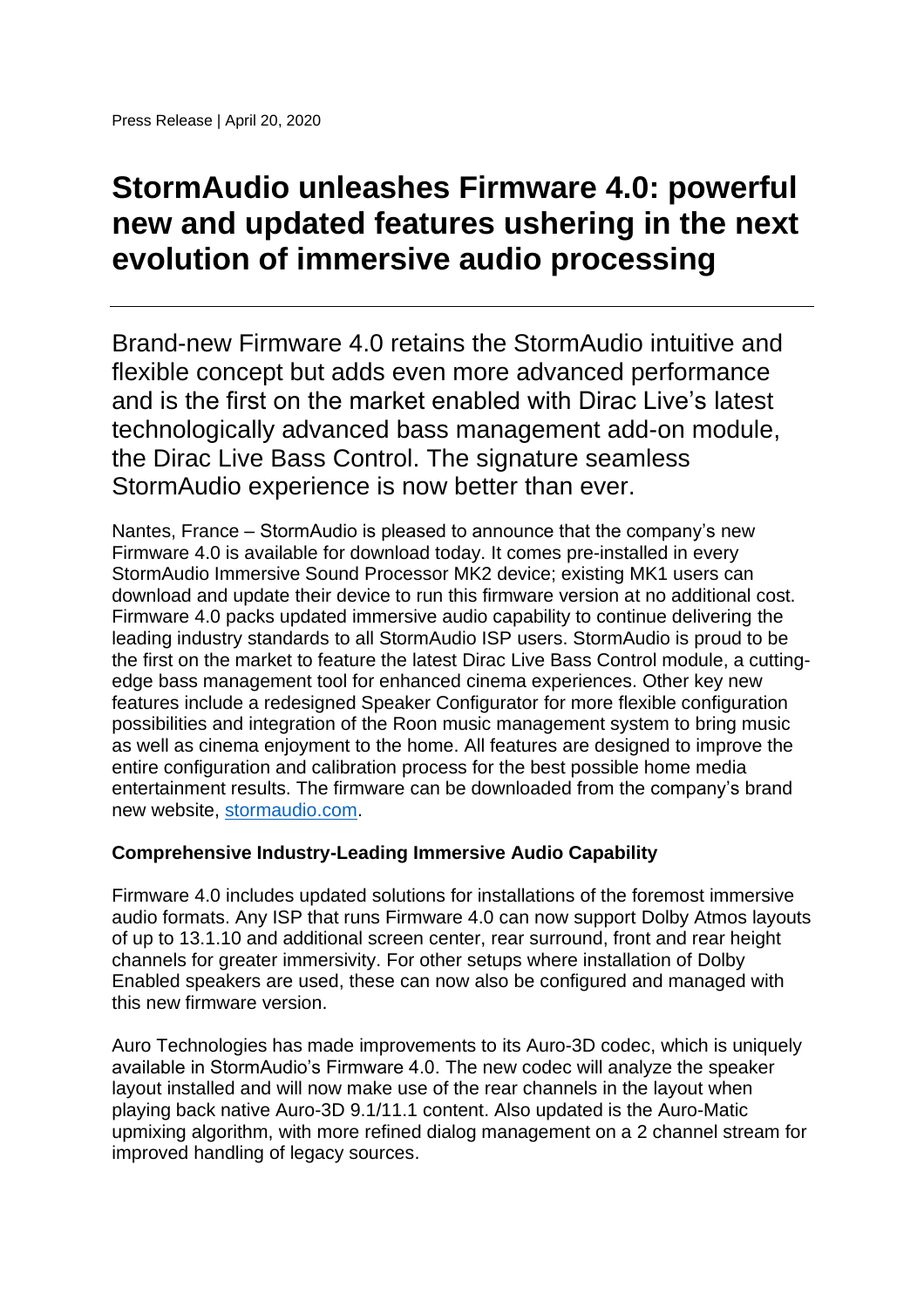In addition to these immersive audio updates, DTS:X Pro capability will be added in the next upgrade of the Firmware 4.0, coming soon in the upcoming months.

## **Premiering Technologically Advanced Dirac Live Bass Control**

The existing Dirac Live Room Correction calibration performance and results have been much lauded by ISP MK1 users, and now, StormAudio continues this important partnership by being the first to introduce Dirac Live's all-new Bass Control add-on module in Firmware 4.0. The StormAudio engineering team has completely redesigned the bass management mechanism for improved performance and implementation of Dirac's latest technology.

"With the new Dirac Live Bass Control, combined with Dirac Live Room Correction, StormAudio will have the most modern, efficient and easy-to-use room acoustics solution on the market," states Niklas Thorin, Dirac's General Manager of High Performance Audio. "It is always a pleasure to work with such a professional company and development team that have once again delivered on this implementation in record time."

The Dirac Live Bass Control add-on is a sophisticated module based on machine learning for analysis of the behavior of any speaker type used, optimizing the system bass response for all speakers and subwoofers in the room. The advanced algorithm allows for smoother bass reproduction in the crossover area and even flexibility in the subwoofer placement, overcoming constraints in a room that might compromise the bass reproduction. All this is possible for an unlimited number of subwoofers, allowing full control for the best power and impact.

"The calibration and equalization process is a crucial part of the home theater set-up; we are proud to work closely with Dirac to deliver their high-performing new technology for free to our users," says Olivier Thumerel, CEO of StormAudio. "All our work is developed with the client experience in mind, so we have decided to bear the cost and offer this Dirac License with no additional fee for all our end users so they can enhance their installations, easily, and worry-free."

### **Additional Key Features**

Other key features include a re-designed GUI for StormAudio's Speaker Configurator. The concept behind the design maintains StormAudio's user-friendly interface that is intuitive yet flexible and powerful enough for in-depth configuration. The features have been further improved in Firmware 4.0 to allow more detailed and precise definition for each speaker layer. With more sophisticated speaker management capabilities, including multi-way speaker management, up to 4 ways in all layers and per speaker and subwoofer replication management, the Speaker Configurator gives the freedom to make the best possible settings for any theater installation.

Another completely fresh addition to StormAudio's capabilities is the Roon end-point integration with ISP devices. It makes navigation and listening experience more enhanced and streamlined; all you have to do is select between cinema or Roon playback just by choosing the audio input.